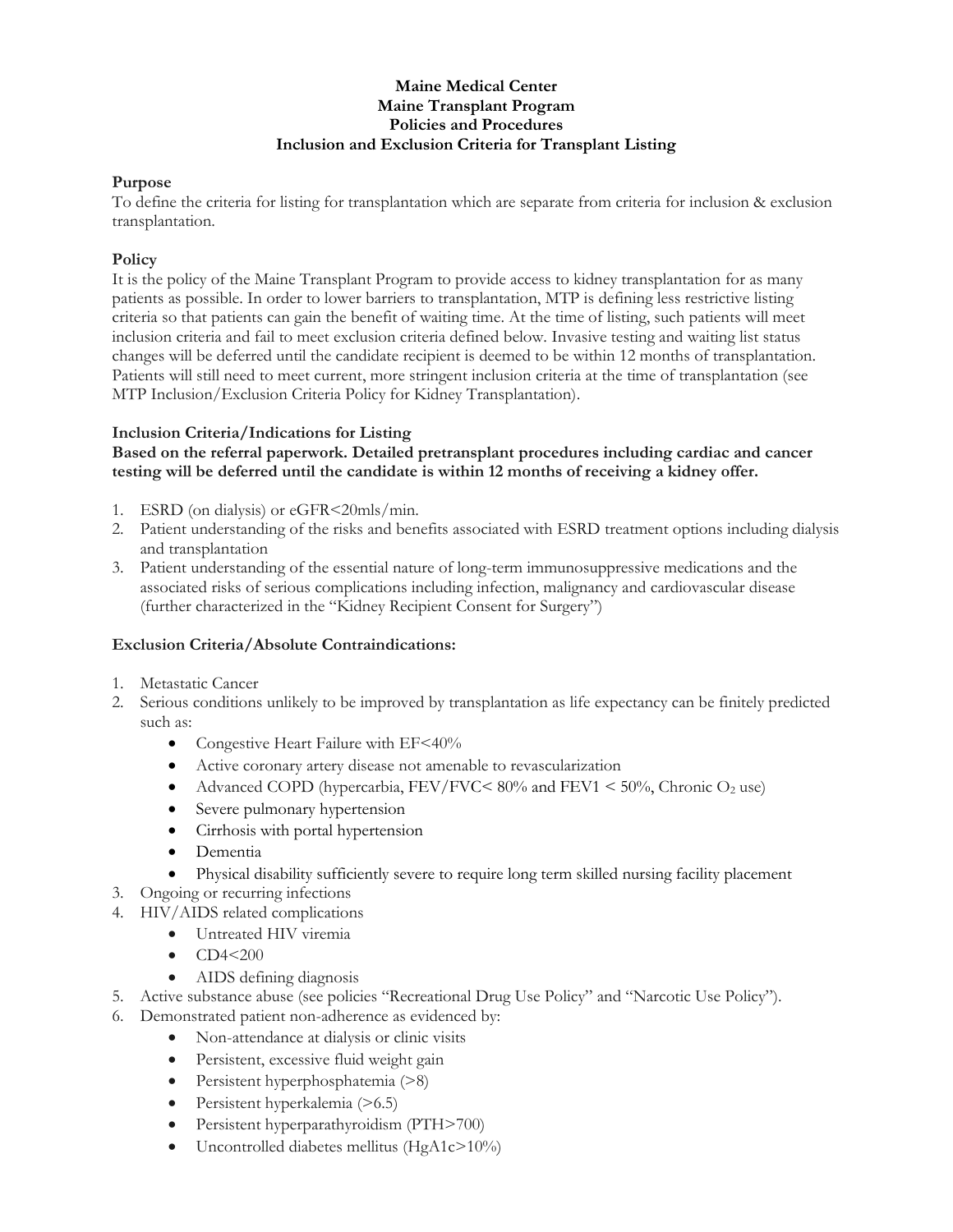**Maine Medical Center Transplant Program Policies and Procedures Inclusion and Exclusion Criteria for Transplant Listing Page 2 of 3**

- 7. Inability to tolerate immunosuppression
- 8. Morbid Obesity (BMI>40, see "Obesity Policy")
- 9. Prior early graft failure from either:
	- Recurrence of a primary kidney disease or
	- De novo allograft disease associated with a high risk of graft failure.
- 10. Inadequate health care insurance
- 11. Inability to travel to and attend clinic after transplantation.
- 12. Uncontrolled psychiatric disorders.

# **Modifiable risk factors to be addressed prior to transplantation**

Detailed testing to be deferred until the patient is within 12 months of transplantation.

- 1. Coronary Heart Disease Minimum criteria include:
	- $\bullet$  EF to exceed 40%
	- Asymptomatic
	- Revascularization as clinically indicated
	- Compliance with medical regimen
	- Tobacco cessation
- 2. Peripheral Vascular Disease Minimum criteria include:
	- Free of active infection, ulceration and rest pain
	- Revascularization as clinically indicated
	- Tobacco cessation
- 3. Cerebrovascular Disease Minimum criteria include:
	- Non critical carotid artery disease
	- Revascularization as clinically indicated
	- Tobacco cessation
- 4. Peptic Ulcer Disease Minimum criteria include:
	- Asymptomatic
	- No recent bleeding  $(< 6 \text{ mos})$
	- On PPI or H2 blocker therapy
- 5. Chronic Lung Disease Minimum criteria include:
	- Needs to be supplemental  $O_2$  free
	- Negative CT chest if age>55 and tobacco use exceeded 30 pack years
	- FEV/FVC  $> 80\%$  and FEV1  $> 50\%$
	- Tobacco cessation
- 6. Chronic active hepatitis B/C Minimum criteria include:
	- No evidence of cirrhosis on liver biopsy
	- No evidence of hepatocellular carcinoma on imaging
	- Needs to be actively seeing hepatology (HBV)
	- Needs to be adherent with regimen (HBV)
	- Hepatitis B Viremia needs to be controlled with therapy o HBV: (lamivudine/adefovir/entecavir)
	- Hepatitis C: See Policy
- 7. Malignancy Minimum criteria include:
	- Needs to be in full remission confirmed with current appropriate imaging
- Minimum duration 2 years
- 8. Obesity Minimum criteria include:
	- BMI>30-37 is regarded as a risk factor for complications (see "Obesity Policy").